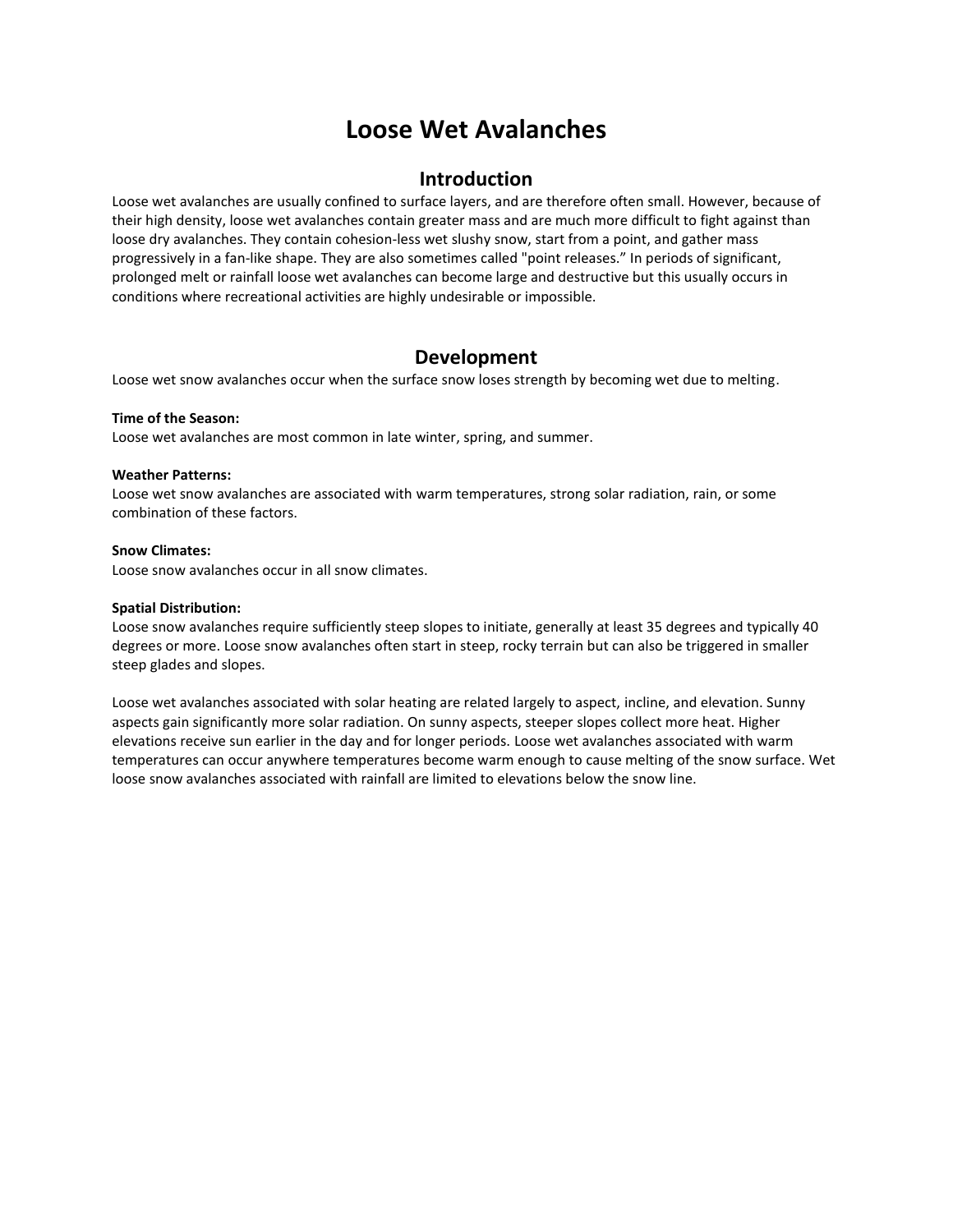## **Avalanche Activity Patterns**

### **Seasonal Timing and Persistence:**

Loose wet avalanches are generally more common in late winter, spring, and late spring or summer when solar radiation is stronger, temperatures are warmer, and the potential for higher intensity rainfalls with greater accumulations are more likely.

### **Size and Propagation:**

Loose avalanches are generally small, usually less than a size two and tend to involve only small portions of the avalanche path. The exception is larger loose wet avalanches triggered by extensive warm and sunny weather and perhaps with the addition of rain. These conditions can produce avalanches larger than size two, although they are generally not an issue until late spring, often after most winter recreational activities have ended.

Loose snow avalanches do not propagate as a fracture line, but start at a point and then collect more snow and get wider as they move downhill. It is common for multiple loose snow avalanches to start at different points and then join together.

### **Spatial Distribution and Variability:**

Loose avalanches triggered by solar radiation are most prevalent on southeast through west facing slopes. Early in the season, slides are more common on high elevation, steep inclines, while later in the season less steep slopes at lower elevations can also be triggered.

Loose avalanches triggered by warm temperatures or rain are often widely distributed in terms of aspects and slope incline but variability over elevation is common: in a normal atmosphere, lower elevations are generally more prone to slides; if a temperature inversion or above freezing layer of air exists, higher elevations may be more prone to temperature induced avalanches than lower.

In all cases, a very firm, smooth layer below the loose snow on the surface tends to enhance instability.

### **Triggering:**

Loose snow avalanches can often be triggered easily by ski cutting or started accidentally while skiing or traveling in steep terrain. Loose snow avalanches are generally not triggered remotely and are usually triggered at the point where the snow is disturbed, not involving snow from above.

Weather conditions that promote natural triggering include:

- Warming of the snow surface, rocks, or trees due to solar radiation (e.g. sunrise, dissipating cloud).
- Prolonged periods of above freezing temperatures.
- Rainfall events with intensities or accumulations high enough to saturate surface layers.

If more than one of these weather conditions occur together, the effect is greater than the sum of its parts.

Avalanches triggered by solar radiation or warm temperatures often go through a diurnal cycle in which stability decreases significantly (and often rapidly) as the sun comes up and temperatures rise, followed by an increase of stability late in the day and overnight as solar radiation drops off and temperatures fall.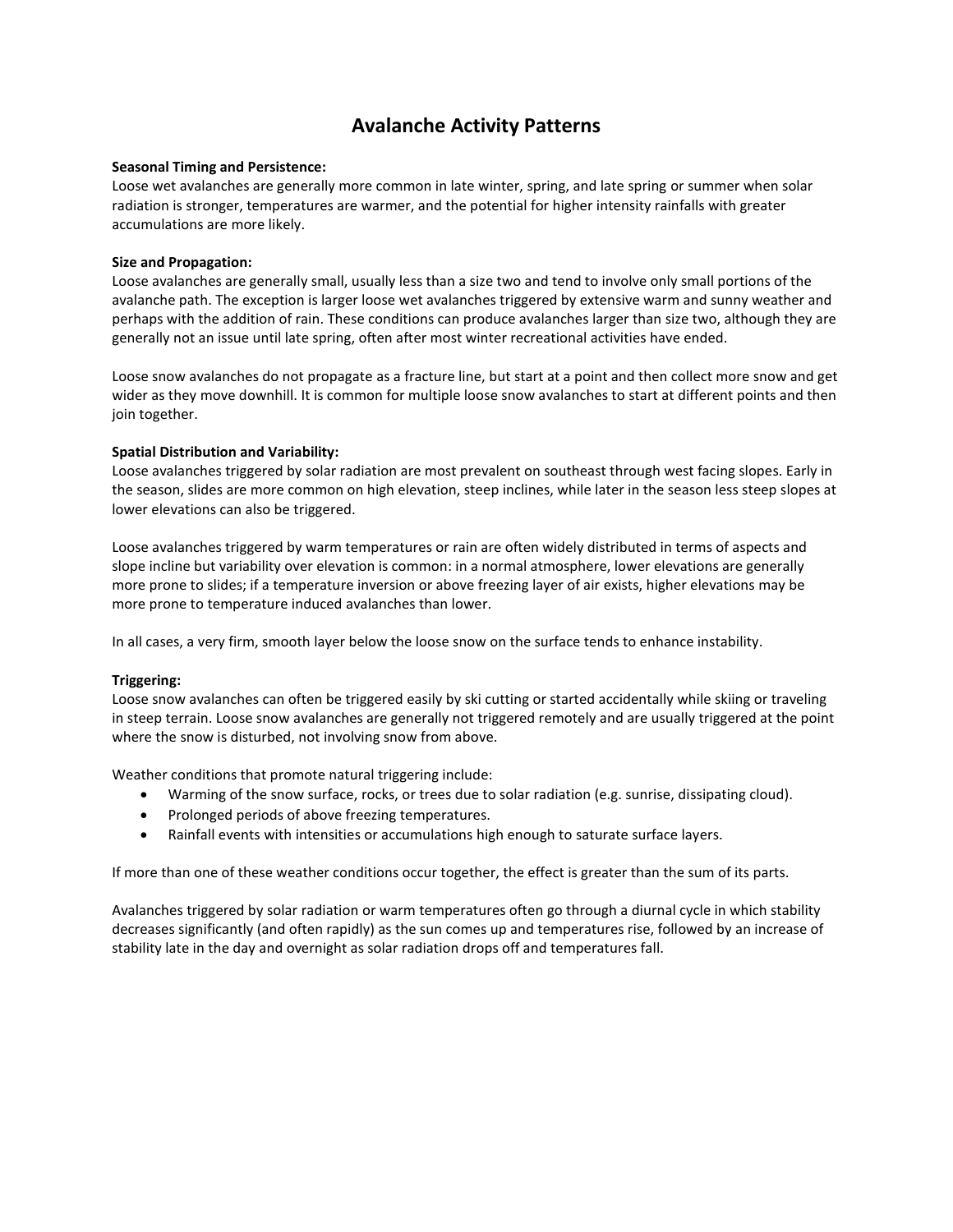## **Recognition and Assessment in the Field**

### **Avalanche Activity:**

Loose wet avalanches often occur in diurnal cycles due to varying solar radiation rates and temperature fluctuations.

### **Snowpack Layering, Tests, and Observations:**

The weak layer is on the surface and is readily observed. Generally, loose snow avalanches are limited to depths of 50cm or less, although the exception may be when thicker layers or even the entire snowpack is saturated with water.

The ease of triggering, size, and power of loose snow avalanches can often be assessed by observing natural activity and by observing the results of careful ski cutting. Slopes can be tested by applying a trigger such as a rock, small cornice, or even a snowball.

Early signs of instability include:

- Pinwheeling.
- Snowballing.

### **Surface Conditions:**

Surface conditions are highly indicative of instability. When loose, unconsolidated snow is observed, especially during periods when melting is occurring, the potential for loose snow avalanches and their consequences should be considered.